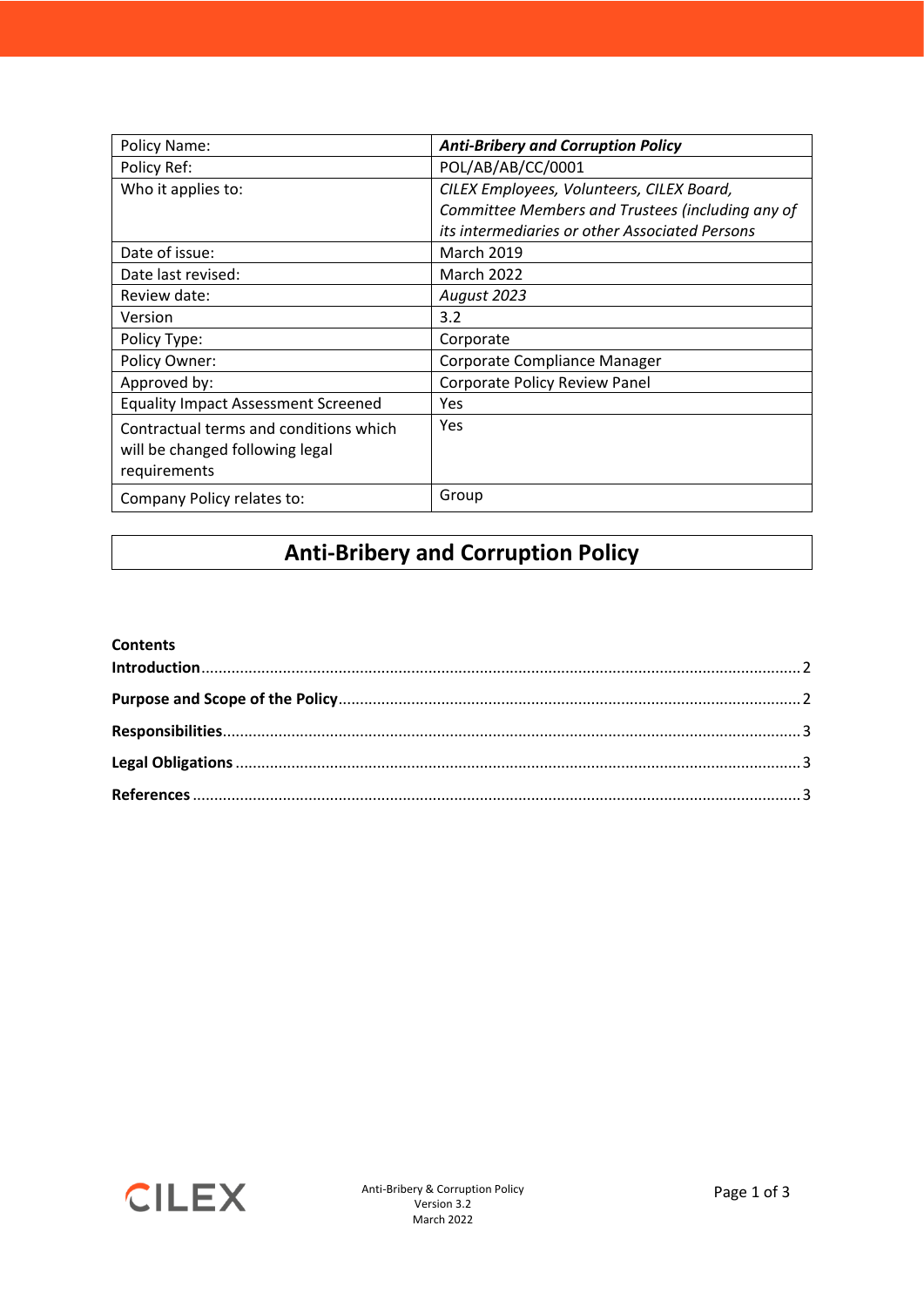## <span id="page-1-0"></span>**Introduction**

This policy forms part of the Chartered Institute of Legal Executives' (CILEX) internal control and corporate governance arrangements. CILEX means here the Chartered Institute of Legal Executives and its subsidiaries.

The CILEX Board is committed to ensuring that effective policies operate throughout the organisation.

This policy is contractual and is intended as a statement of current CILEX policy and its commitment to operate a fair procedure, taking into account statutory and other guidelines. CILEX, therefore reserves the right to amend this policy and procedure as necessary to meet any changing requirements.

One of CILEX's core values is to conduct its business fairly, openly and honestly with a zero-tolerance approach to bribery and corruption. CILEX is committed to promoting and maintaining the highest level of ethical standards, in relation to all its business activities. Its reputation for maintaining lawful business practices is of paramount importance and this policy is designed to preserve these values.

## <span id="page-1-1"></span>**Purpose and Scope of the Policy**

Bribery is not only unethical, but illegal under the Bribery Act 2010 and individuals found guilty can be punished by up to 10 years' imprisonment and/or an unlimited fine. As an organisation, the repercussions could be anything from damage to reputation, an unlimited fine or to the exclusion from tendering for contracts.

Anyone found to be involved in bribery will be dealt with under the CILEX disciplinary procedure and could potentially face dismissal and/or other sanctions.

This policy is based on the Anti-Bribery legislation (the Bribery Act 2010), which requires that all permanent, temporary employees, Volunteers, CILEX Board and Committee Members and Trustees (including any of its intermediaries, subsidiaries or associated companies) must not either directly or indirectly:

A) Offer, give, solicit or accept any bribe, either in cash or any form in inducement to or from any person or company, wherever they are located and whether they are a public official, a body, a private person or company.

B) Gain or retain any commercial, contractual or regulatory advantage through unethical or illegal means when conducting business on behalf of CILEX.

This policy should be read in conjunction with the Fraud Policy as well as the Gifts and Hospitality Policy.